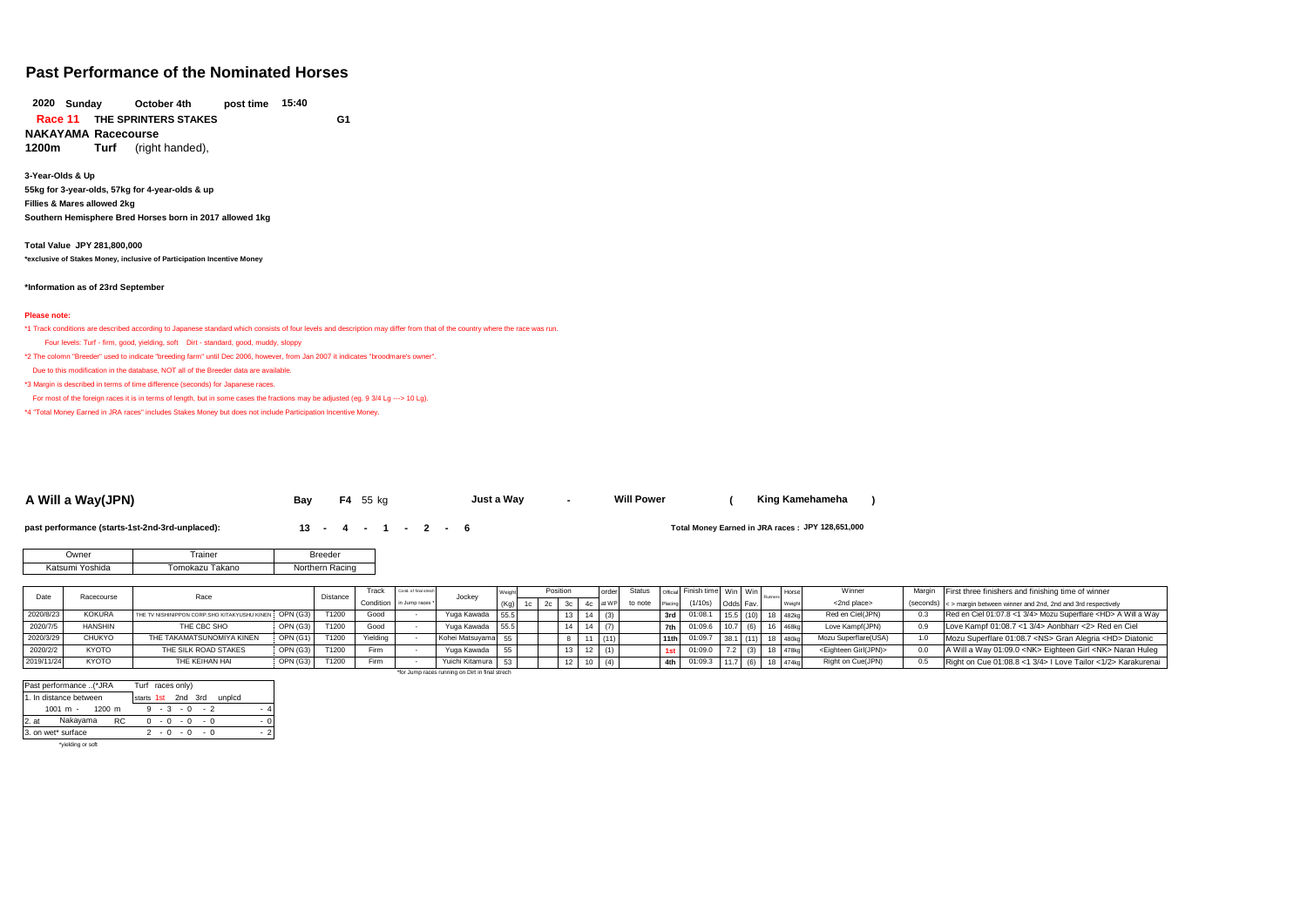**Bien Fait(JPN) Bay C3** 55 kg **- ( ) Kizuna Le Sucre Sakura Bakushin O**

### **past performance (starts-1st-2nd-3rd-unplaced): <br>
<b>8 -** 3 **-** 2 **-** 0 **-** 3

**JPY 98,935,000**

| Owner      | rainer          | Breeder                    |
|------------|-----------------|----------------------------|
| Koki Maeda | Kazuya Nakatake | _td.<br>North Hills<br>Co. |

| Date       | Racecourse     |                                                |          | Distance | Track       | Cond. of final street     | Jocke             |            | Position | order | Status  |     | Official Finish time Win Win |          |             | Winner                          | Margin First three finishers and finishing time of winner                     |
|------------|----------------|------------------------------------------------|----------|----------|-------------|---------------------------|-------------------|------------|----------|-------|---------|-----|------------------------------|----------|-------------|---------------------------------|-------------------------------------------------------------------------------|
|            |                |                                                |          |          |             | Condition in Jump races * |                   | $(K0)$ 1 c |          |       | to note |     | (1/10s)                      | Odds Fav |             | <2nd place>                     | $(s$ econds) $\leq$ > margin between winner and 2nd. 2nd and 3rd respectively |
|            | <b>CHUKYO</b>  | THE SANKEI SHO CENTAUR STAKES                  | OPN (G2) | T1200    | Firm        |                           | Yusuke Fuijoka 54 |            |          |       |         | 5th | 01:08.3                      |          |             | Danon Smash(JPN)                | Danon Smash 01:07.9 <1> Meisho Glocke <nk> Mr Melody</nk>                     |
| 2020/5/30  | <b>KYOTO</b>   | THE AOI STAKES                                 | OPN (L)  | T1200    | Firm        |                           | Yusuke Fuijoka 57 |            |          |       |         |     | 01:08.                       |          | <b>SERL</b> | <leggiero(jpn)></leggiero(jpn)> | Bien Fait 01:08.1 <nk> Leggiero &lt;1 1/4&gt; One Sky</nk>                    |
| 2020/3/14  | CHUKYO         | THE CHUNICHI SPORTS SHO FALCON STAKES OPN (G3) |          | T1400    | Yielding    |                           | Yusuke Fuijoka    |            |          |       |         | 9th | 01:22.6                      |          | 8 550kg     | Shine Garnet(JPN)               | Shine Garnet 01:21.3 <1 1/2> Lauda Sion <2 1/2> Westerwald                    |
| 2019/12/15 | <b>HANSHIN</b> | THE ASAHI HAI FUTURITY STAKES                  | OPN (G1) | T1600    | <b>Firm</b> |                           | Yusuke Fujioka 55 |            |          |       |         |     | 7th 01:33.9                  |          | 16 538kg    | Salios(JPN)                     | Salios 01:33.0 < 2 1/2> Taisei Vision < 1 1/4> Gran Rev                       |
| 2019/11/2  | <b>TOKYO</b>   | THE KEIO HAI NISAI STAKES                      | OPN (G2) | T1400    | Firm        |                           | Yusuke Fujioka 55 |            |          |       |         |     | 2nd 01:21.1                  |          | $1$ 534kg   | Taisei Vision(JPN)              | Taisei Vision 01:20.8 <2> Bien Fait <2> Varuna                                |

|         | Past performance (*JRA |     | Turf races only)   |     |          |     |                 |     |        |     |
|---------|------------------------|-----|--------------------|-----|----------|-----|-----------------|-----|--------|-----|
|         | 1. In distance between |     | starts 1st 2nd 3rd |     |          |     |                 |     | unplcd |     |
|         | $1001 m - 1200 m$      |     |                    |     |          |     | $5 - 3 - 1 - 0$ |     |        | . 1 |
| $2.$ at | Nakayama               | RC. | $\Omega$           |     | $-0 - 0$ |     | - 0             |     |        | - 0 |
|         | 3. on wet* surface     |     |                    | - 0 |          | - 0 |                 | - 0 |        |     |
|         | *vielding or soft      |     |                    |     |          |     |                 |     |        |     |

### **Daimei Fuji(JPN) Bay H6** 57 kg **- ( ) Agnes Digital Daimei Dark Dance in the Dark**

**past performance (starts-1st-2nd-3rd-unplaced): 39 - 7 - 7 - 4 - 21** 

| Owner           | Frainer        | <b>Breeder</b>  |
|-----------------|----------------|-----------------|
| Noboru Miyamoto | Naoyuki Morita | Koichi Miyamoto |

|           | Racecourse      | Race                       |          | Distance | $r$ rack | Cond. of final stred      | Jocke                 |    | Position |  | Status  |         | official Finish time   Win   Win |           |  | <b>Hors</b> | Winner                      | Margin First three finishers and finishing time of winner             |
|-----------|-----------------|----------------------------|----------|----------|----------|---------------------------|-----------------------|----|----------|--|---------|---------|----------------------------------|-----------|--|-------------|-----------------------------|-----------------------------------------------------------------------|
|           |                 |                            |          |          |          | Condition in Jump races * |                       |    |          |  | to note | Placing | (1/10s)                          | Odds Fav. |  |             | <2nd place>                 | (seconds) < > margin between winner and 2nd, 2nd and 3rd respectively |
| 2020/8/30 | SAPPORO         | THE KEENELAND CUP          | OPN (G3) | T1200    | Yielding |                           | Yuii Hishida          | 56 |          |  |         | 7th I   | 01:11.5                          |           |  | 6 520kg     | Eighteen Girl(JPN)          | Eighteen Girl 01:10.6 <1 1/4> Right on Cue <1/2> Dimension            |
| 2020/6/   | <b>HAKODATE</b> | THE HAKODATE SPRINT STAKES | OPN (G3) | T1200    | Firm     |                           | Yuii Hishida          | 56 |          |  |         | 2nd I   | 01:07.8                          |           |  | 16 534ko    | Diatonic(JPN)               | Diatonic 01:07.5 <2> Daimei Fuji <1/2> Jo Mandheling                  |
| 2020/5/1  | <b>KYOTO</b>    | <b>RITTO STAKES</b>        | OPN (L)  | D1400    | Muddy    |                           | Shinichiro Akivama 57 |    |          |  |         |         | 01:23.2                          |           |  | $-532k$     | Success Energy(JPN)         | Success Energy 01:21.9 <1/2> Rapier Wit <nk> Fashionista</nk>         |
| 2020/4/25 | <b>TOKYO</b>    | <b>OASIS STAKES</b>        | OPN (L)  | D1600    | Standard |                           | Hiroshi Kitamura 58   |    |          |  |         | 9th     | 01:36.c                          |           |  | S 530kg     | Bullbear Iride(JPN)         | Bullbear Iride 01:35.9 <1 1/4> Balletti <nk> Memory Ko</nk>           |
| 2020/3/28 | CHUKYO          | MEITETSU HAI               |          | D1400    | Good     |                           | Yuii Hishida          | 58 |          |  |         |         | 01:23.1                          |           |  | $44$ 528kg  | <t genius(jpn)="" o=""></t> | Daimei Fuji 01:23.1 < 3> T O Genius < 1 1/4> Savvy                    |

|       | Past performance (*JRA            |                    | Turf races only) |  |        |  |
|-------|-----------------------------------|--------------------|------------------|--|--------|--|
|       | 1. In distance between            | starts 1st 2nd 3rd |                  |  | unpicd |  |
|       | $1001 \text{ m} - 1200 \text{ m}$ |                    | $18 - 3 - 3 - 3$ |  |        |  |
| 2. at | Nakayama RC                       |                    | $4 - 2 - 0 - 2$  |  |        |  |
|       | 3. on wet* surface                |                    | $-0 - 0 - 0$     |  |        |  |
|       |                                   |                    |                  |  |        |  |

\*yielding or soft

### **Daimei Princess(JPN) Dark Bay** M7 55 kg **- King Halo** - **Daimei Dark** ( Dance in the Dark )

**King Halo**

**Dance in the Dark** 

**past performance (starts-1st-2nd-3rd-unplaced):**  $\begin{array}{ccccccccc}\n & 37 & -7 & -2 & -2 & -26 \\
\end{array}$ 

Total Money Earned in JRA races: JPY 208,490,000

Total Money Earned in JRA races: JPY 210,748,000

| <b>Jwner</b>    | rainer         | <b>Breeder</b>  |
|-----------------|----------------|-----------------|
| Koichi Miyamoto | Naovuki Morita | Koichi Mivamoto |

|           | Racecourse      | Race                                                   | Distance | Track    | and, of final strect      | Jockey                |      | Position |        | Status  |                 | Official Finish time   Win   Win |           |        | Horse        | Winner               | Margin | First three finishers and finishing time of winner                    |
|-----------|-----------------|--------------------------------------------------------|----------|----------|---------------------------|-----------------------|------|----------|--------|---------|-----------------|----------------------------------|-----------|--------|--------------|----------------------|--------|-----------------------------------------------------------------------|
|           |                 |                                                        |          |          | Condition in Jump races * |                       | (Ka) |          |        | to note |                 | (1/10s)                          | Odds Fav. |        |              | <2nd place>          |        | (seconds) < > margin between winner and 2nd. 2nd and 3rd respectively |
| 2020/8/23 | <b>KOKURA</b>   | THE TV NISHINIPPON CORP. SHO KITAKYUSHU KINEN OPN (G3) | T1200    | Good     |                           | Shinichiro Akivama    | 56   |          |        |         | 13th            | 01:08.6                          | 11.4      | (4)    | 18 502kg     | Red en Ciel(JPN)     |        | Red en Ciel 01:07.8 <1 3/4> Mozu Superflare <hd> A Will a Way</hd>    |
| 2020/7/26 | <b>NIIGATA</b>  | OPN (G3)<br>THE IBIS SUMMER DASH                       | T1000    | Firm     |                           | Shinichiro Akivama    | 56   |          |        |         | 5th             | 00:54.6                          |           |        | 8 498kg      | Jo Kana Chan(JPN)    |        | Jo Kana Chan 00:54.5 <hd> Lion Boss <nk> Believer</nk></hd>           |
| 2020/5/24 | <b>NIIGATA</b>  | <b>IDATEN STAKES</b><br>OPN                            | T1000    | Firm     |                           | Shinichiro Akivama 56 |      |          |        |         | 3rd             | 00:54.3                          | 13.7      |        | (6) 16 498kg | Lion Boss(JPN)       |        | Lion Boss 00:54.2 <hd> Jo Kana Chan &lt;3/4&gt; Daimei Princess</hd>  |
| 2020/3/29 | CHUKYO          | OPN (G1)<br>THE TAKAMATSUNOMIYA KINEN                  | T1200    | Yielding |                           | Shinichiro Akiyama 55 |      |          | 15(17) |         | 17th            | 01:10.9                          | 246       | $(16)$ | 18 504k      | Mozu Superflare(USA) |        | Mozu Superflare 01:08.7 <ns> Gran Alegria <hd> Diatonic</hd></ns>     |
| 2020/3/7  | <b>NAKAYAMA</b> | THE YUKAN FUJI SHO OCEAN STAKES OPN (G3)               | T1200    | Firm     |                           | Shinichiro Akiyama    | 54   |          |        |         | 7 <sub>th</sub> | 01:08.4                          | 31.8      |        | 16 490kc     | Danon Smash(JPN)     |        | Danon Smash 01:07.4 <1 1/2> Nac Venus <3> Tower of London             |

| Past performance (*JRA                  | Turf races only)          |
|-----------------------------------------|---------------------------|
| 1. In distance between                  | starts 1st 2nd 3rd unplcd |
| 1001 m - 1200 m                         | $26 - 4 - 2 - 1$<br>$-19$ |
| Nakayama<br>$2.$ at<br>RC.              | $6 - 1 - 0 - 0$<br>- 5    |
| 3. on wet* surface                      | -3<br>$4 - 1 - 0 - 0$     |
| to dealer the control of the control of |                           |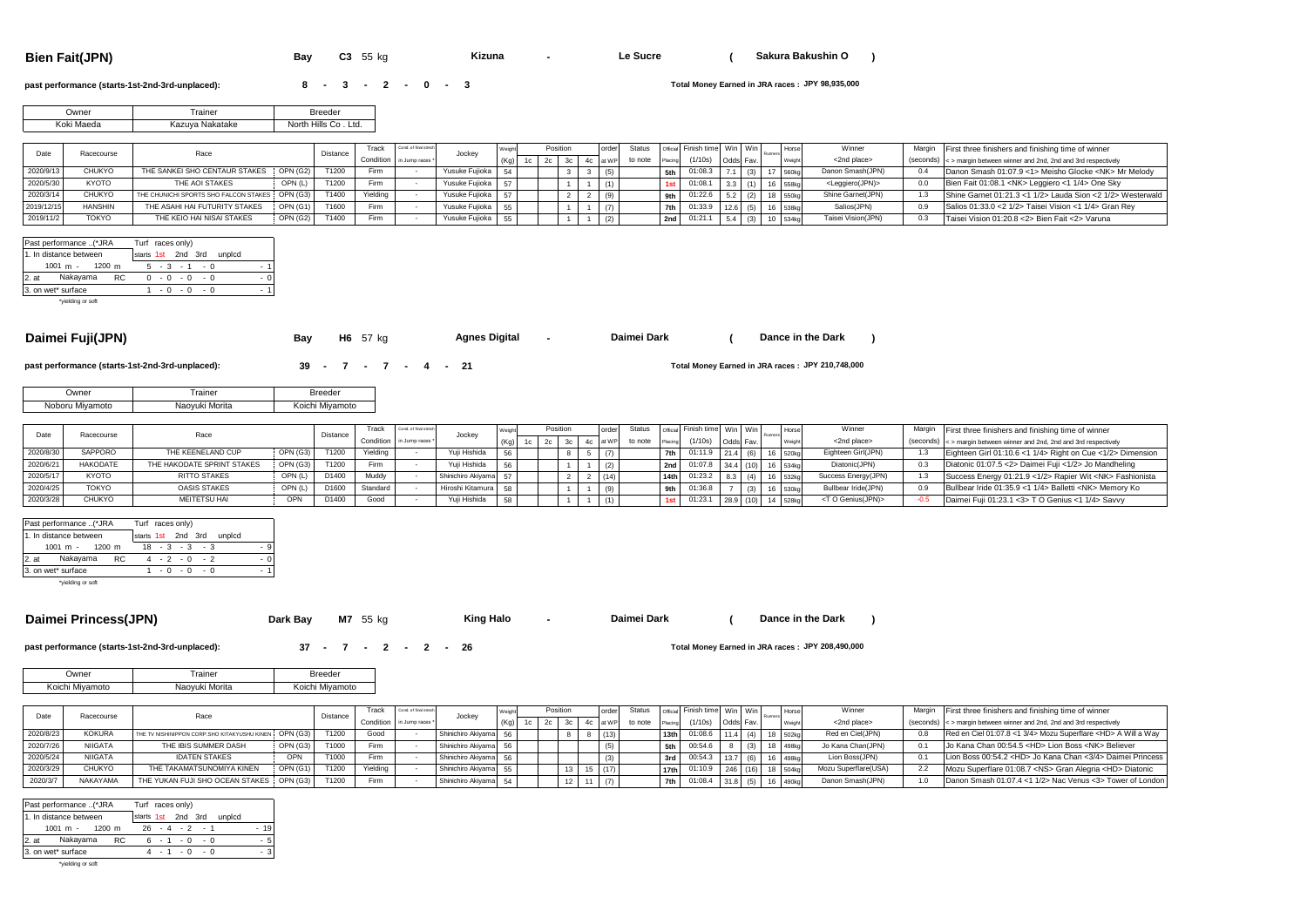#### **Danon Smash(JPN) Bay** H5 57 kg **Lord Kanaloa -** Spinning Wildcat ( Hard Spun )

**Lord Kanaloa Hard Spanning Wildes** 

### **past performance (starts-1st-2nd-3rd-unplaced): <br><b>20 - 9 - 2 - 1 - 8**

**JPY 397,559,000**

**Sunday Silence**

**JPY 255,882,000**

| Jwner          | rainer          | <b>Breeder</b> |
|----------------|-----------------|----------------|
| Danox Co. Ltd. | Takavuki Yasuda | l.Farm         |

|          | Racecourse   | Race                            |                 | Distance | Frack    | Cond. of final stred      | Jocke       |        | Position |  | order | <b>Status</b> |                  | Official Finish time Win Win |  | <b>Hors</b> | Winner                           | Margin First three finishers and finishing time of winner             |
|----------|--------------|---------------------------------|-----------------|----------|----------|---------------------------|-------------|--------|----------|--|-------|---------------|------------------|------------------------------|--|-------------|----------------------------------|-----------------------------------------------------------------------|
|          |              |                                 |                 |          |          | Condition in Jump races * |             |        |          |  |       | to note       | Placing          | (1/10s)                      |  |             | <2nd place>                      | (seconds) < > margin between winner and 2nd, 2nd and 3rd respectively |
| 2020/9/1 | CHUKYO       | THE SANKEI SHO CENTAUR STAKES   | OPN (G2)        | T1200    | Firm     |                           | Kosei Miura | $\sim$ |          |  |       |               |                  | 01:07.                       |  |             | <meisho glocke(jpn)=""></meisho> | Danon Smash 01:07.9 <1> Meisho Glocke <nk> Mr Melody</nk>             |
| 2020/6/7 | <b>TOKYO</b> | THE YASUDA KINEN                | OPN (G1)        | T1600    | Good     |                           | Kosei Miura | 58     |          |  |       |               | 8th              | 01:32.4                      |  | 14.476k     | Gran Alegria(JPN)                | Gran Alegria 01:31.6 < 2 1/2> Almond Eve < 1/2> Indy Champ            |
| 2020/5/1 | <b>TOKYO</b> | THE KEIO HAI SPRING CUP         | <b>OPN (G2)</b> | T1400    | Good     |                           | Damian Lane | 56     |          |  |       |               |                  | 01:19.8                      |  | 13 472kg    | <stelvio(jpn)></stelvio(jpn)>    | Danon Smash 01:19.8 <1 1/4> Stelvio <3/4> Groove It                   |
| 2020/3/2 | CHUKYO       | THE TAKAMATSUNOMIYA KINEN       | OPN (G1)        | T1200    | Yielding |                           | Yuga Kawada |        |          |  |       |               | 10 <sub>th</sub> | 01:09.                       |  |             | Mozu Superflare(USA)             | Mozu Superflare 01:08.7 <ns> Gran Alegria <hd> Diatonic</hd></ns>     |
| 2020/3/  | NAKAYAMA     | THE YUKAN FUJI SHO OCEAN STAKES | OPN (G3)        | T1200    | Firm     |                           | Yuga Kawada | 56     |          |  |       |               |                  | 01:07.4                      |  |             | <nac venus(jpn)=""></nac>        | Danon Smash 01:07.4 <1 1/2> Nac Venus <3> Tower of London             |

| Past performance (*JRA |           | Turf races only)   |  |             |                           |        |     |
|------------------------|-----------|--------------------|--|-------------|---------------------------|--------|-----|
| 1. In distance between |           | starts 1st 2nd 3rd |  |             |                           | unplcd |     |
| $1001 m - 1200 m$      |           |                    |  |             | $10 \div 6 \div 1 \div 1$ |        | - 2 |
| 2. at Nakayama         | <b>RC</b> |                    |  | $2 - 1 - 0$ | $-1$                      |        | - 0 |
| 3. on wet* surface     |           |                    |  |             | $-0 - 0 - 0$              |        | - 1 |
| *violding or soft      |           |                    |  |             |                           |        |     |

\*yielding o

| Diatonic(JPN) |  |  |  |
|---------------|--|--|--|
|               |  |  |  |
|               |  |  |  |

**Diatonic(JPN) Bay H5** 57 kg **- ( ) Lord Kanaloa To Harmony**

**past performance (starts-1st-2nd-3rd-unplaced): <b>17 - 7 - 3 - 3 - 4** 

| Owner                   | . rainer        | <b>Breeder</b> |
|-------------------------|-----------------|----------------|
| Silk Racing Co.<br>Ltd. | Takavuki Yasuda | Sakai Bokuio   |

|           | Racecourse      | Race                                        |          | Distance | <b>Track</b> | Cond. of final street     | Jockey             |                   |           |  |     |         |        | <b>widel Finish time   Win   Win</b> |           | Horse    | Winner                         | Margin | in First three finishers and finishing time of winner                 |
|-----------|-----------------|---------------------------------------------|----------|----------|--------------|---------------------------|--------------------|-------------------|-----------|--|-----|---------|--------|--------------------------------------|-----------|----------|--------------------------------|--------|-----------------------------------------------------------------------|
|           |                 |                                             |          |          |              | Condition in Jump races * |                    | (K <sub>0</sub> ) | $1c$ $2c$ |  |     | to note | Placin |                                      | Odds Fav. |          | <2nd place>                    |        | (seconds) < > margin between winner and 2nd, 2nd and 3rd respectively |
| 2020/8/30 | SAPPORO         | THE KEENELAND CUP                           | OPN (G3) | T1200    | Yielding     |                           | Yutaka Take        |                   |           |  |     |         | 15th   | 01:12.9                              |           | 476kg    | Eighteen Girl(JPN)             |        | Eighteen Girl 01:10.6 <1 1/4> Right on Cue <1/2> Dimension            |
| 2020/6/   | <b>HAKODATE</b> | THE HAKODATE SPRINT STAKES                  | OPN (G3) | T1200    | Firm         |                           | Yutaka Take        |                   |           |  |     |         |        | 01:07.5                              |           | 474kg    | <daimei fuii(jpn)=""></daimei> |        | Diatonic 01:07.5 <2> Daimei Fuji <1/2> Jo Mandheling                  |
| 2020/3/2  | CHUKYO          | THE TAKAMATSUNOMIYA KINEN                   | OPN (G1) | T1200    | Yielding     |                           | Yuichi Kitamura 57 |                   |           |  | (4) |         |        | 01:08.7                              |           | 472kg    | Mozu Superflare(USA)           |        | Mozu Superflare 01:08.7 <ns> Gran Alegria <hd> Diatonic</hd></ns>     |
| 2020/3    | <b>HANSHIN</b>  | THE HANKYU HAI                              | OPN (G3) | T1400    | Firm         |                           | Yuichi Kitamura    |                   |           |  |     | Demotec | 3rd i  | 01:20.3                              |           | 470k     | Best Actor(JPN)                |        | Best Actor 01:20.3 <nk+1 2=""> Fiano Romano &lt;&gt; Diatonic</nk+1>  |
| 2020/1/5  | <b>KYOTO</b>    | THE SPORTS NIPPON SHO KYOTO KIMPAI OPN (G3) |          | T1600    | Firm         |                           | Yuichi Kitamura    |                   |           |  |     |         | 2nd    | 01:34.2                              |           | $484k$ n | Sound Chiara (JPN)             |        | Sound Chiara 01:34.0 <1 1/4> Diatonic <1> Bom Servico                 |

|       | Past performance (*JRA            |    | Turf races only)   |      |                 |  |        |  |
|-------|-----------------------------------|----|--------------------|------|-----------------|--|--------|--|
|       | 1. In distance between            |    | starts 1st 2nd 3rd |      |                 |  | unplcd |  |
|       | $1001 \text{ m} - 1200 \text{ m}$ |    |                    |      | $3 - 1 - 0 - 1$ |  |        |  |
| 2. at | Nakayama                          | RC |                    |      | $2 - 0 - 0 - 1$ |  |        |  |
|       | 3. on wet* surface                |    |                    | $-0$ | $-0$ $-1$       |  |        |  |
|       |                                   |    |                    |      |                 |  |        |  |

\*yielding or soft

### **Eighteen Girl(JPN) Brown** F4 55 kg **-** Johannesburg - Center Gran Tasse ( Agnes Tachyon )

**Johannesburg** -

**Agnes Tachyon**

**past performance (starts-1st-2nd-3rd-unplaced): 16 - 5 - 3 - 1 - 7** 

Total Money Earned in JRA races: JPY 121,485,000

| .)wner           | rainer    | Breeder      |
|------------------|-----------|--------------|
| Yasushi Nakavama | lida<br>ш | Shono Bokuio |

|           | Racecourse      | Race                       |          | Distance | Track                   | Cond, of final strech | Jocke         |    | Position | Status  |                  | Official Finish time Win Win |           | <b>Horse</b>     | Winner                            | Margin | First three finishers and finishing time of winner                    |
|-----------|-----------------|----------------------------|----------|----------|-------------------------|-----------------------|---------------|----|----------|---------|------------------|------------------------------|-----------|------------------|-----------------------------------|--------|-----------------------------------------------------------------------|
|           |                 |                            |          |          | Condition in Jump races |                       |               |    |          | to note |                  | (1/10s)                      | Odds Fav. |                  | <2nd place>                       |        | (seconds) < > margin between winner and 2nd, 2nd and 3rd respectively |
| 2020/8/3  | <b>SAPPORO</b>  | THE KEENELAND CUP          | OPN(G3)  | T1200    | Yielding                |                       | Rvusei Sakai  | 54 |          |         |                  | 01:10.6                      | 15.5      | 16 456k          | <right cue(jpn)="" on=""></right> |        | Eighteen Girl 01:10.6 <1 1/4> Right on Cue <1/2> Dimension            |
| 2020/8/1  | SAPPORO         | UHB SHO                    | OPN      | T1200    | <b>Firm</b>             |                       | Rvusei Sakai  | 54 |          |         | 7th I            | 01:09.4                      | 3.5       | 3 458kg          | Right on Cue(JPN)                 |        | Right on Cue 01:08.8 <2> Kappatsuhatchi <1/2> Iberis                  |
| 2020/6/2  | <b>HAKODATE</b> | THE HAKODATE SPRINT STAKES | OPN (G3) | T1200    | Firm                    |                       | Rvusei Sakai  | 54 |          |         | 7th I            | 01:08.2                      | 10.2      | 16 448kg         | Diatonic(JPN)                     |        | Diatonic 01:07.5 <2> Daimei Fuji <1/2> Jo Mandheling                  |
| 2020/5/10 | KYOTO           | <b>KURAMA STAKES</b>       | OPN      | T1200    | Firm                    |                       | Ryusei Sakai  | 55 |          |         |                  | 01:07.8                      |           | 448k             | Taisei Avenir(JPN)                | 0.7    | Taisei Avenir 01:07.7 <nk> Travesura <nk> Eighteen Girl</nk></nk>     |
| 2020/2/2  | <b>KYOTO</b>    | THE SILK ROAD STAKES       | OPN (G3) | T1200    | Firm                    |                       | Hirofumi Shii | 53 |          |         | 2nd <sub>l</sub> | 01:09.0                      |           | $^{\circ}$ 448kg | A Will a Wav(JPN)                 |        | A Will a Way 01:09.0 <nk> Eighteen Girl <nk> Naran Huleg</nk></nk>    |

| Past performance (*JRA            | Turf races only)          |     |
|-----------------------------------|---------------------------|-----|
| 1. In distance between            | starts 1st 2nd 3rd unplcd |     |
| $1001 \text{ m} - 1200 \text{ m}$ | $15 - 5 - 3 - 1$          | - 6 |
| Nakayama<br>$2.$ at<br>RC.        | $0 - 0 - 0 - 0$           | - 0 |
| 3. on wet* surface                | $2 - 2 - 0 - 0$           | - 0 |
|                                   |                           |     |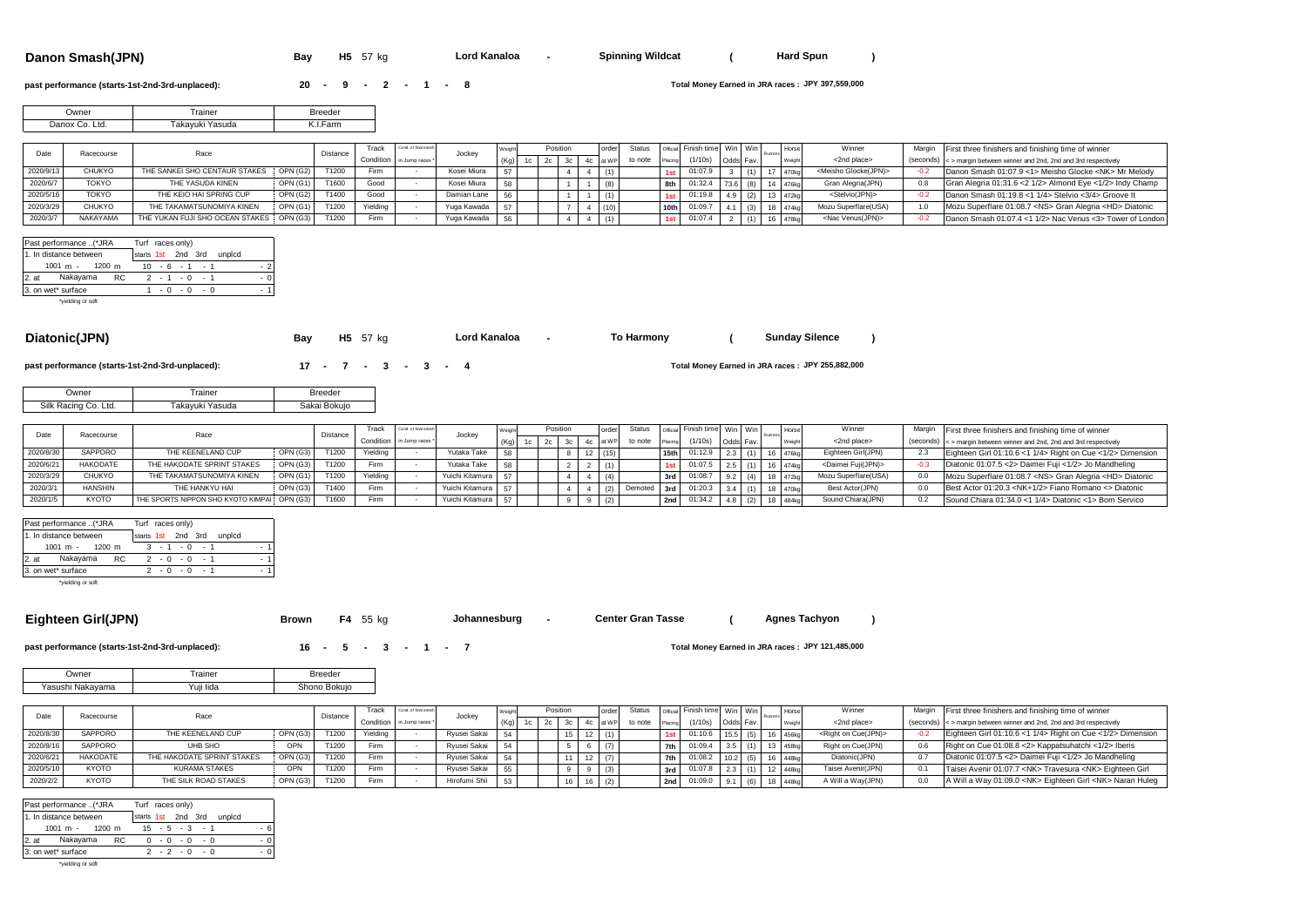**Gran Alegria(JPN) Bay F4** 55 kg **Deep Impact - Tapitsfly** ( Tapit )

**Deep Impact Table** 

#### **past performance (starts-1st-2nd-3rd-unplaced): <br>
<b>8 - 5 - 1 - 1 1**

**JPY 453,243,000**

**Sakura President**

**JPY 109,051,000**

| <b>Jwner</b>           | rainer            | <b>Breeder</b> |
|------------------------|-------------------|----------------|
| Sunday Racing Co. Ltd. | Fuijsawa<br>Kazuo | Northern Farm  |

| Date       | Racecourse     | Race                                         |                 | Distance | Track    | Cond. of final strech     | Jocke <sup>v</sup> |      | Position |  | order    | Status  |         | official Finish time   Win   Win |                                  |  | Horse             | Winner                                  | Margin First three finishers and finishing time of winner                     |
|------------|----------------|----------------------------------------------|-----------------|----------|----------|---------------------------|--------------------|------|----------|--|----------|---------|---------|----------------------------------|----------------------------------|--|-------------------|-----------------------------------------|-------------------------------------------------------------------------------|
|            |                |                                              |                 |          |          | Condition in Jump races * |                    |      |          |  | 4c at WP | to note | Placing | (1/10s)                          | $O$ dds $\overline{\phantom{a}}$ |  | Weight            | <2nd place>                             | $(s$ econds) $\leq$ > margin between winner and 2nd, 2nd and 3rd respectively |
| 2020/6/7   | <b>TOKYO</b>   | THE YASUDA KINEN                             | OPN(G1)         | T1600    | Good     |                           | Kenichi Ikezoe     | 56   |          |  |          |         |         | 01:31.6                          |                                  |  | 492k <sub>0</sub> | <almond eye(jpn)=""></almond>           | Gran Alegria 01:31.6 < 2 1/2> Almond Eve < 1/2> Indy Champ                    |
| 2020/3/29  | <b>CHUKYO</b>  | THE TAKAMATSUNOMIYA KINEN                    | OPN (G1)        | T1200    | Yielding |                           | Kenichi Ikezoe     | 55   |          |  |          |         |         | 2nd 01:08.7                      |                                  |  | $18 - 486kq$      | Mozu Superflare(USA)                    | Mozu Superflare 01:08.7 <ns> Gran Alegria <hd> Diatonic</hd></ns>             |
| 2019/12/21 | <b>HANSHIN</b> | THE HANSHIN CUP                              | <b>OPN (G2)</b> | T1400    | Firm     |                           | Christophe Lemaire | - 54 |          |  |          |         | 1st     | 01:19.4                          |                                  |  | 474ko             | <fiano romano(aus)=""></fiano>          | Gran Alegria 01:19.4 <5> Fiano Romano <hd> Meisho Shobu</hd>                  |
| 2019/5/5   | TOKYO          | THE NHK MILE CUP                             | OPN(G1)         | T1600    | Firm     |                           | Christophe Lemaire | 55   |          |  |          | Demoted | 5th     | 01:32.7                          |                                  |  | 18 474kg          | Admire Mars(JPN)                        | Admire Mars 01:32.4 <1/2> Cadence Call <ns> Catedral</ns>                     |
| 2019/4/7   | <b>HANSHIN</b> | THE OKA SHO (JAPANESE 1000 GUINEAS) OPN (G1) |                 | T1600    | Firm     |                           | Christophe Lemaire | 55   |          |  |          |         |         | 01:32.7                          | 3.4                              |  | 476kg             | <shigeru dia(jpn)="" pink=""></shigeru> | Gran Alegria 01:32.7 < 2 1/2> Shigeru Pink Dia <nk> Chrono Genesis</nk>       |

|      | Past performance (*JRA |    | Turf races only)   |                |      |  |     |        |          |
|------|------------------------|----|--------------------|----------------|------|--|-----|--------|----------|
|      | 1. In distance between |    | starts 1st 2nd 3rd |                |      |  |     | unplcd |          |
|      | $1001 m - 1200 m$      |    |                    | $-0 - 1$       |      |  | - 0 |        | - 0      |
| 2.at | Nakayama               | RC | <sup>0</sup>       | $-0$           | $-0$ |  | - 0 |        | $\Omega$ |
|      | 3. on wet* surface     |    |                    | $-0$ $-1$ $-0$ |      |  |     |        | $\Omega$ |
|      | *yielding or soft      |    |                    |                |      |  |     |        |          |
|      |                        |    |                    |                |      |  |     |        |          |

# Kaiser Melange(JPN) **Bay** H5 57 kg **-** Sakura Orion - Sakura Julep ( Sakura President )

| past performance (starts-1st-2nd-3rd-unplaced): | 27 - 5 - 2 - 2 - 18 |
|-------------------------------------------------|---------------------|

**Sakura Orion**

| Jwner               | rainer      | <b>Breeder</b> |
|---------------------|-------------|----------------|
| Tatsuva<br>Tomomizu | Eiii Nakano | Tanioka Stud   |

|           | Racecourse      | Race                          |                 | Distance | Track     | Cond. of final street |                       |     | Position |  | Status  |                  | Finish time   Win   Win ! |  | Hors     | Winner                          | Margin First three finishers and finishing time of winner                                 |
|-----------|-----------------|-------------------------------|-----------------|----------|-----------|-----------------------|-----------------------|-----|----------|--|---------|------------------|---------------------------|--|----------|---------------------------------|-------------------------------------------------------------------------------------------|
|           |                 |                               |                 |          | Condition | in Jump races *       | Jocke                 |     |          |  | to note |                  | (1/10s)                   |  |          | <2nd place>                     | $\left($ seconds) $\right $ < $>$ margin between winner and 2nd. 2nd and 3rd respectively |
| 2019/9/8  | <b>HANSHI</b>   | THE SANKEI SHO CENTAUR STAKES | OPN (G2)        | T1200    | Firm      |                       | eruo Eda              | 56  |          |  |         |                  | 01:08.4                   |  | 13 470ko | Tower of London(JPN)            | Tower of London 01:06.7 <3> Fantasist <1/2> Iberis                                        |
| 2019/8/25 | SAPPORO         | THE KEENELAND CUP             | <b>OPN (G3)</b> | T1200    | Good      |                       | eruo Eda              | EZ  |          |  |         | 12 <sub>th</sub> | 01:10.3                   |  | 16 462kg | Danon Smash(JPN)                | Danon Smash 01:09.2 <3/4> Tower of London <ns> Linate</ns>                                |
| 2019/7/28 | <b>NIIGATA</b>  | THE IBIS SUMMER DASH          | OPN (G3)        | T1000    | Firm      |                       | <b>Teruo Eda</b>      | 56  |          |  |         |                  | 00:55.                    |  | 18 474kc | Lion Boss(JPN)                  | Lion Boss 00:55.1 <3/4> Kappatsuhatchi <nk> All Possible</nk>                             |
|           | <b>HAKODATE</b> | THE HAKODATE SPRINT STAKES    | OPN (G3)        | T1200    | Good      |                       | Teruo Eda             | EC. |          |  |         |                  | 01:08.                    |  |          | <aster pegasus(usa)=""></aster> | Kaiser Melange 01:08.4 <1 1/2> Aster Pegasus <nk> Tower of London</nk>                    |
|           | <b>NIIGATA</b>  | <b>IDATEN STAKES</b>          |                 | T1000    | Firm      |                       | <sup>-</sup> eruo Eda | 55  |          |  |         | 6th              | 00:54.7                   |  |          | Lion Boss(JPN)                  | Lion Boss 00:53.9 <3/4> Kappatsuhatchi <1 1/2> Mikino Drummer                             |

**Sakura Julep**

|      | Past performance (*JRA            |  |                    | Turf races only) |  |  |                  |  |  |
|------|-----------------------------------|--|--------------------|------------------|--|--|------------------|--|--|
|      | 1. In distance between            |  | starts 1st 2nd 3rd |                  |  |  | unplcd           |  |  |
|      | $1001 \text{ m} - 1200 \text{ m}$ |  |                    |                  |  |  | $14 - 4 - 2 - 2$ |  |  |
| 2.at | Nakayama                          |  | RC.                |                  |  |  | $6 - 2 - 0 - 1$  |  |  |
|      | 3. on wet* surface                |  |                    |                  |  |  | $-0 - 0 - 0$     |  |  |
|      | the contract of the contract of   |  |                    |                  |  |  |                  |  |  |

\*yielding or soft

#### **King Heart(JPN) Bay** H7 57 kg **Crewa Matteruze -** Love Heart (Meiner Love )

**Orewa Matteruze Leart** 

**Meiner Love**

**past performance (starts-1st-2nd-3rd-unplaced): <br>
<b>45 -** 6 **-** 6 **-** 2 **-** 31

Total Money Earned in JRA races: JPY 196,118,000

| Jwner   | rainer  | Breeder            |
|---------|---------|--------------------|
| Yoichi. | Hoshino | Masuda             |
| Masuda  | יר      | roich <sup>i</sup> |

|           | Racecourse       | Race                                     |          | Distance | Track                    | ond, of final strech | Jocke <sup>®</sup> |      | Position |        | Status  |                  | Official Finish time Win Win |            | <b>Horse</b><br>Runner | Winner             | Margin | First three finishers and finishing time of winner                      |
|-----------|------------------|------------------------------------------|----------|----------|--------------------------|----------------------|--------------------|------|----------|--------|---------|------------------|------------------------------|------------|------------------------|--------------------|--------|-------------------------------------------------------------------------|
|           |                  |                                          |          |          | Condition in Jump races* |                      |                    | (Kg) |          |        | *∩ note |                  | (1/10s)                      | Odds Fav.  |                        | <2nd place>        |        | (seconds) < > margin between winner and 2nd. 2nd and 3rd respectively   |
| 2020/9/13 | <b>CHUKYO</b>    | THE SANKEI SHO CENTAUR STAKES            | OPN (G2) |          | Firm                     |                      | Yuii Hishida       | 56   |          |        |         | 13 <sub>th</sub> | 01:08.9                      | $204$ (17) | <b>S04k</b>            | Danon Smash(JPN)   |        | Danon Smash 01:07.9 <1> Meisho Glocke <nk> Mr Melody</nk>               |
| 2020/8/1  | SAPPORO          | UHB SHO                                  | OPN'     | T1200    | Firm                     |                      | Yuii Hishida       | 56   |          |        |         |                  | $01:09.5$ 74.6 (13)          |            | 3 508kg                | Right on Cue(JPN)  | 0.7    | Right on Cue 01:08.8 <2> Kappatsuhatchi <1/2> Iberis                    |
| 2020/7/19 | <b>FUKUSHIMA</b> | FUKUSHIMA TV OPEN                        |          | T1200    | Firm                     |                      | Takavuki Kato      | 58   |          |        |         | 13 <sub>th</sub> | $01:09.3$ 36.1 (12)          |            | 488k                   | Travesura(JPN)     | 0.8    | Travesura 01:08.5 <1 1/4> Predicament <nk> Carvalho</nk>                |
| 2020/4/1  | NAKAYAMA         | SHUNRAI STAKES                           | OPN(L)   | T1200    | Good                     |                      | Hiroshi Kitamura   | 56   |          | 10(14) |         | 14th             | 01:09.3                      | 14.5       | 508k                   | Loving Answer(JPN) |        | Loving Answer 01:08.3 <ns> Maria's Heart &lt;1/2&gt; Taisei Avenir</ns> |
| 2020/3/   | NAKAYAMA         | THE YUKAN FUJI SHO OCEAN STAKES OPN (G3) |          | T1200    | Firm                     |                      | Hiroshi Kitamura   | 56   |          |        |         | 5th              |                              |            | 506k                   | Danon Smash(JPN)   |        | Danon Smash 01:07.4 <1 1/2> Nac Venus <3> Tower of London               |

|         | Past performance (*JRA             |  |     | Turf races only) |  |  |                           |  |       |
|---------|------------------------------------|--|-----|------------------|--|--|---------------------------|--|-------|
|         | 1. In distance between             |  |     |                  |  |  | starts 1st 2nd 3rd unplcd |  |       |
|         | $1001 m - 1200 m$                  |  |     |                  |  |  | $33 - 5 - 4 - 1$          |  | $-23$ |
| $2.$ at | Nakayama                           |  | RC. |                  |  |  | $12 - 1 - 2 - 1$          |  | - 8   |
|         | 3. on wet* surface                 |  |     |                  |  |  | $-1$ $-2$ $-0$            |  | . 2   |
|         | And a fact that the company of the |  |     |                  |  |  |                           |  |       |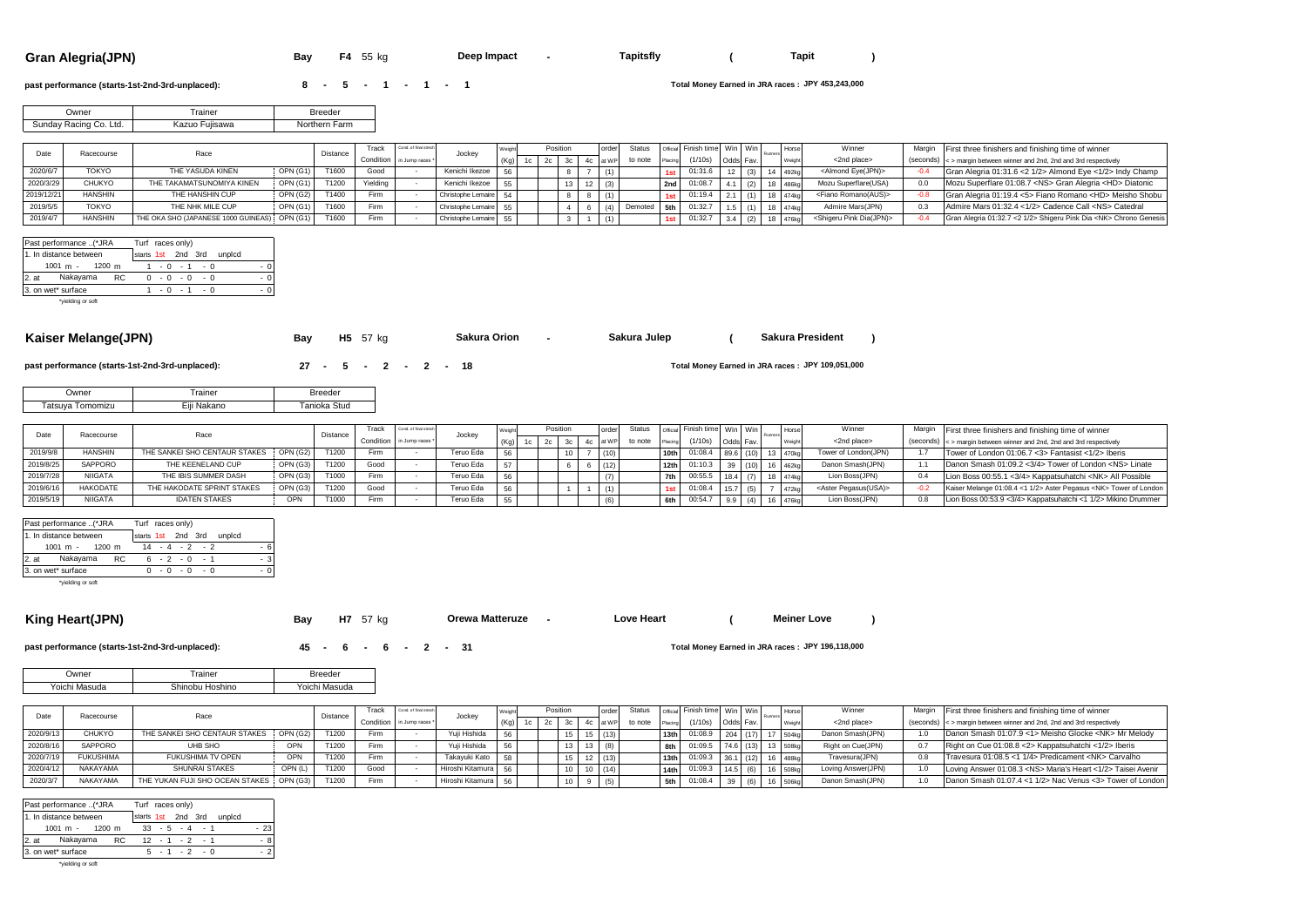**Kurino Gaudi(JPN) Chestnut C4** 57 kg **- ( )**

**Screen Hero King** 

**Diablo**

#### **past performance (starts-1st-2nd-3rd-unplaced): <br>
<b>16 - 1 - 2 - 1 - 12**

**JPY 87,549,000**

| <b>Jwner</b>      | rainer         | <b>Breeder</b>    |
|-------------------|----------------|-------------------|
| Hiroharu Kurimoto | Norio Fuiisawa | Hiroharu Kurimoto |

| Date      | Racecourse     |                                        |          | Distance | Track    | Cond. of final strec      |                   |  | Position | order | Status  |         | Official Finish time Win Win |           |     | <b>Horse</b>       | Winner               | Margin First three finishers and finishing time of winner                     |
|-----------|----------------|----------------------------------------|----------|----------|----------|---------------------------|-------------------|--|----------|-------|---------|---------|------------------------------|-----------|-----|--------------------|----------------------|-------------------------------------------------------------------------------|
|           |                | Race                                   |          |          |          | Condition in Jump races * | Jockey            |  |          |       | to note | Placing | (1/10s)                      | Odds Fav. |     |                    | <2nd place>          | $(s$ econds) $\leq$ > margin between winner and 2nd, 2nd and 3rd respectively |
| 2020/9/11 | CHUKYO         | THE SANKEI SHO CENTAUR STAKES OPN (G2) |          | T1200    | Firm     |                           | Yutaro Mori       |  |          | (7)   |         |         | 01:08.5                      | 13.7      | (6) | 17 490kc           | Danon Smash(JPN)     | Danon Smash 01:07.9 <1> Meisho Glocke <nk> Mr Melody</nk>                     |
| 2020/8/1  | NIIGATA        | THE SEKIYA KINEN                       | OPN (G3) | T1600    | Firm     |                           | Norihiro Yokoyama |  |          | (18)  |         |         | 18th 01:36.                  |           |     | 18 492kc           | Satono Arthur(JPN)   | Satono Arthur 01:33.1 <1 1/4> Trois Etoiles <1 1/4> Andraste                  |
| 2020/7/5  | <b>HANSHIN</b> | THE CBC SHO                            | OPN (G3) | T1200    | Good     |                           | Norihiro Yokoyama |  |          | (12)  |         | 12th    | 01:10.0                      | 2.6       |     | 16 492kc           | Love Kampf(JPN)      | Love Kampf 01:08.7 <1 3/4> Aonbharr <2> Red en Ciel                           |
| 2020/3/29 | CHUKYO         | THE TAKAMATSUNOMIYA KINEN              | OPN (G1) | T1200    | Yielding |                           | Ryuji Wada        |  |          |       | Demoted | 4th     | 01:08                        |           |     | 64.6 (15) 18 494kg | Mozu Superflare(USA) | Mozu Superflare 01:08.7 <ns> Gran Alegria <hd> Diatonic</hd></ns>             |
| 2020/3/1  | <b>HANSHIN</b> | THE HANKYU HAI                         | OPN (G3) | T1400    | Firm     |                           | Yutaro Mori       |  |          | (7)   |         |         | 01:20.7                      |           | (3) | 18 496kg           | Best Actor(JPN)      | Best Actor 01:20.3 <nk+1 2=""> Fiano Romano &lt;&gt; Diatonic</nk+1>          |

| Past performance (*JRA |  |                    | Turf races only) |             |          |                 |  |     |
|------------------------|--|--------------------|------------------|-------------|----------|-----------------|--|-----|
| 1. In distance between |  | starts 1st 2nd 3rd |                  |             |          | unplcd          |  |     |
| $1001 m - 1200 m$      |  |                    |                  |             |          | $3 - 0 - 0 - 0$ |  | - 3 |
| 2. at Nakayama         |  | RC.                |                  | $3 - 0 - 0$ |          | $-0$            |  | - 3 |
| 3. on wet* surface     |  |                    |                  |             | $-0 - 0$ | $-0$            |  | - 1 |
| héalding or eatt       |  |                    |                  |             |          |                 |  |     |

\*yielding or

# Love Kampf(JPN) **Dark Bay** M5 55 kg Shonan Kampf - Love Heart (Meiner Love )

**Shonan Kampf**

**past performance (starts-1st-2nd-3rd-unplaced): <br>
<b>32 -** 3 **-** 8 **-** 1 **-** 20

# **JPY 177,124,000**

| Jwner  | rainer  | Breeder |
|--------|---------|---------|
| ∕oichi | Morita  | Masuda  |
| Masuda | Naoyuki | 'oıch   |

|           | Racecourse     | Race                                                  |          | Distance | rack | Cond. of final street     |                  |      | Position |  | Status  |                  | Jofficial Finish time Win Win |  |            | <b>Hors</b> | Winner                          | Margin First three finishers and finishing time of winner             |
|-----------|----------------|-------------------------------------------------------|----------|----------|------|---------------------------|------------------|------|----------|--|---------|------------------|-------------------------------|--|------------|-------------|---------------------------------|-----------------------------------------------------------------------|
|           |                |                                                       |          |          |      | Condition in Jump races * | Jocke            |      |          |  | to note | Placing          | (1/10s)                       |  |            |             | <2nd place>                     | (seconds) < > margin between winner and 2nd, 2nd and 3rd respectively |
| 2020/9/1  | <b>HUKYO</b>   | THE SANKEI SHO CENTAUR STAKES OPN (G2)                |          | T1200    | Firm |                           | Arata Saito      |      |          |  |         |                  | 01:09.2                       |  |            |             | Danon Smash(JPN)                | Danon Smash 01:07.9 <1> Meisho Glocke <nk> Mr Melody</nk>             |
| 2020/8/23 | <b>KOKUR</b>   | THE TV NISHINIPPON CORP.SHO KITAKYUSHU KINEN OPN (G3) |          | T1200    | Good |                           | Nanako Fuiita    | - 54 |          |  |         |                  | 01:09                         |  | 8 440ko    |             | Red en Ciel(JPN)                | Red en Ciel 01:07.8 <1 3/4> Mozu Superflare <hd> A Will a Way</hd>    |
| 2020/7/26 | <b>NIIGATA</b> | THE IBIS SUMMER DASH                                  | OPN (G3) | T1000    | Firm |                           | Nanako Fuilta 56 |      |          |  |         | 10 <sub>th</sub> | 00:55.0                       |  |            |             | Jo Kana Chan(JPN)               | Jo Kana Chan 00:54.5 <hd> Lion Boss <nk> Believer</nk></hd>           |
| 2020/7/   | <b>HANSHIN</b> | THE CBC SHO                                           | OPN (G3) | T1200    | Good |                           | Arata Saito      |      |          |  |         |                  | 01:08.7                       |  |            |             | <aonbharr(jpn)></aonbharr(jpn)> | Love Kampf 01:08.7 <1 3/4> Aonbharr <2> Red en Ciel                   |
| 2020/5/24 | <b>NIIGATA</b> | <b>IDATEN STAKES</b>                                  |          | T1000    | Firm |                           | Nanako Fuiita    |      |          |  |         | 7th              | 00:54.8                       |  | $8$ $1444$ |             | Lion Boss(JPN)                  | Lion Boss 00:54.2 <hd> Jo Kana Chan &lt;3/4&gt; Daimei Princess</hd>  |

**Love** Heart

| Past performance (*JRA            | Turf races only)          |  |
|-----------------------------------|---------------------------|--|
| 1. In distance between            | starts 1st 2nd 3rd unplcd |  |
| $1001 \text{ m} - 1200 \text{ m}$ | $22 - 3 - 5 - 1$          |  |
| Nakavama<br>2. at<br>- RC         | $4 - 0 - 1 - 0$           |  |
| 3. on wet* surface                | $2 - 0 - 1 - 0$           |  |
|                                   |                           |  |

\*yielding or soft

#### **Meisho Glocke(JPN) Bay M6** 55 kg **- ( )**

**Meisho Samson ·** 

**Manhattan Cafe**

## **past performance (starts-1st-2nd-3rd-unplaced): <br><b>29 - 5** - **5** - **4** - **15**

Total Money Earned in JRA races: JPY 117,733,000

| . )wner             | rainer            | <b>Breeder</b>      |
|---------------------|-------------------|---------------------|
| Yoshitaka Matsumoto | Yoshiyuki Arakawa | Yoshitaka Matsumoto |

|            | Racecourse      | Race                                                | Distance | rack     | Cond. of final stred     | Jocke              |      |      |  |     |         |                  | Official Finish time   Win   Win |             | <b>Horse</b> | Winner             | Margin | First three finishers and finishing time of winner                    |
|------------|-----------------|-----------------------------------------------------|----------|----------|--------------------------|--------------------|------|------|--|-----|---------|------------------|----------------------------------|-------------|--------------|--------------------|--------|-----------------------------------------------------------------------|
|            |                 |                                                     |          |          | Condition in Jump races* |                    | (Ka) | $1c$ |  |     | to note |                  | (1/10s)                          | Odds Fav.   |              | <2nd place>        |        | (seconds) < > margin between winner and 2nd, 2nd and 3rd respectively |
| 2020/9/13  | CHUKYO          | <b>OPN (G2)</b><br>THE SANKEI SHO CENTAUR STAKES    | T1200    | Firm     |                          | Suguru Hamanaka 54 |      |      |  | (2) |         | 2nd              | 01:08.1                          | $67.6$ (12) | 464k         | Danon Smash(JPN)   | 0.2    | Danon Smash 01:07.9 <1> Meisho Glocke <nk> Mr Melody</nk>             |
| 2020/8/16  | <b>NIIGATA</b>  | OPN (G3)<br>THE SEKIYA KINEN                        | T1600    | Firm     |                          | Yoshitomi Shibata  |      |      |  | (8) |         |                  | 01:33.8                          |             | 462kg        | Satono Arthur(JPN) |        | Satono Arthur 01:33.1 < 1 1/4> Trois Etoiles < 1 1/4> Andraste        |
| 2020/3/14  | <b>NAKAYAM/</b> | OPN(G3)<br>THE LAUREL R.C.SHO NAKAYAMA HIMBA STAKES | T1800    | Sof      |                          | Takuya Ono         |      |      |  |     |         | 14 <sub>th</sub> | $01:51.6$ 21.6 (8)               |             | 462kg        | Fairy Polka(JPN)   |        | Fairy Polka 01:50.2 <3/4> Lune Rouge <3/4> Espoir                     |
| 2020/2/22  | <b>KYOTC</b>    | OPN (G3)<br>THE KYOTO HIMBA STAKES                  | T1400    | Yielding |                          | Takuya Ono         |      |      |  | (3) |         | 3rd              | 01:23.6                          | $48.6$ (13) | 468k         | Sound Chiara(JPN)  |        | Sound Chiara 01:23.2 <1 1/4> Pourville <1 1/4> Meisho Glocke          |
| 2019/12/14 | NAKAYAMA        | THE TURQUOISE STAKES<br>OPN (G3)                    | T1600    | Firm     |                          | Masavoshi Ebina    |      |      |  | (5) |         | 5th              | $01:32.8$ 21.8 (9)               |             | 460k         | Contra Check(JPN)  |        | Contra Check 01:32.2 <1 3/4> Espoir <2> Shigeru Pink Dia              |

| Past performance (*JRA                  | Turf races only)             |     |
|-----------------------------------------|------------------------------|-----|
| 1. In distance between                  | starts 1st 2nd 3rd<br>unplcd |     |
| 1001 m - 1200 m                         | $1 - 0 - 1 - 0$              | - 0 |
| Nakayama<br>$2.7$ at<br>RC.             | $2 - 0 - 0 - 0$              | - 2 |
| 3. on wet* surface                      | $3 - 0 - 0 - 1$              | - 2 |
| to dealer the control of the control of |                              |     |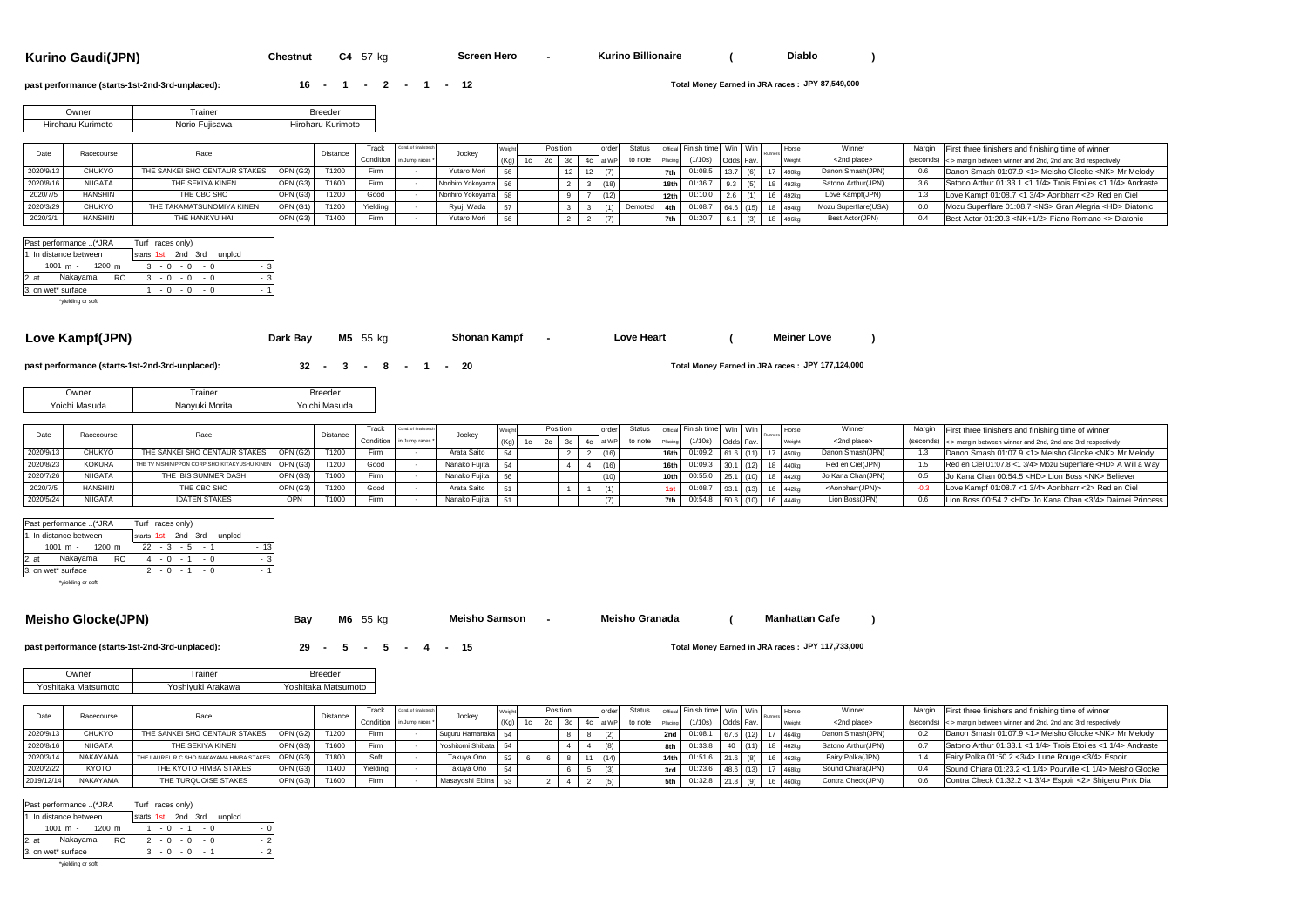**Mozu Superflare(USA) Chestnut M5** 55 kg **- ( )**

**Speightstown** -

**Deputy Minister** 

#### **past performance (starts-1st-2nd-3rd-unplaced): <br><b>21 - 7 - 3 - 1 - 10**

Total Money Earned in JRA races: JPY 345,007,000

| Jwner                   | rainer            | Breeder                 |
|-------------------------|-------------------|-------------------------|
| Capital Svstem Co. Ltd. | Hidetaka Otonashi | Alpha Delta Stables LLC |

|            | Racecourse    | Race                                                   | Distance | Track     | Cond. of final street | Jocke               |  | Position |  | order |         |         | official Finish time   Win   Win |           |  |                   | Winner                        |      | Margin First three finishers and finishing time of winner             |
|------------|---------------|--------------------------------------------------------|----------|-----------|-----------------------|---------------------|--|----------|--|-------|---------|---------|----------------------------------|-----------|--|-------------------|-------------------------------|------|-----------------------------------------------------------------------|
|            |               |                                                        |          | Condition | in Jump races *       |                     |  |          |  | at WP | to note | Placing | (1/10s)                          | Odds Fav. |  |                   | <2nd place>                   |      | (seconds) < > margin between winner and 2nd, 2nd and 3rd respectively |
| 2020/8/23  | <b>KOKURA</b> | THE TV NISHINIPPON CORP. SHO KITAKYUSHU KINEN OPN (G3) | T1200    | Good      |                       | Fuma Matsuwaka 56.5 |  |          |  |       |         | 2nd     | 01:08.                           |           |  | 18 508kg          | Red en Ciel(JPN)              | -0.3 | Red en Ciel 01:07.8 <1 3/4> Mozu Superflare <hd> A Will a Way</hd>    |
| 2020/3/29  | <b>CHUKYO</b> | OPN (G1)<br>THE TAKAMATSUNOMIYA KINEN                  | T1200    | Yielding  |                       | Fuma Matsuwaka 55   |  |          |  |       |         |         | 01:08.7                          |           |  |                   | <gran alegria(jpn)=""></gran> | 0.0  | Mozu Superflare 01:08.7 <ns> Gran Alegria <hd> Diatonic</hd></ns>     |
| 2020/2/2   | <b>KYOTO</b>  | OPN (G3)<br>THE SILK ROAD STAKES                       | T1200    | Firm      |                       | Fuma Matsuwaka 56   |  |          |  |       |         | 4th     | 01:09.2                          |           |  | 18 494kg          | A Will a Wav(JPN)             | 0.2  | A Will a Way 01:09.0 <nk> Eighteen Girl <nk> Naran Huleg</nk></nk>    |
| 2019/11/24 | <b>KYOTO</b>  | OPN (G3)<br>THE KEIHAN HAI                             | T1200    | Firm      |                       | Kohei Matsuyama 56  |  |          |  |       |         | 8th     | 01:09.6                          |           |  | 8 500kg           | Right on Cue(JPN)             |      | Right on Cue 01:08.8 <1 3/4> I Love Tailor <1/2> Karakurenai          |
| 2019/9/29  | NAKAYAMA      | OPN (G1)<br>THE SPRINTERS STAKES                       | T1200    | Firm      |                       | Fuma Matsuwaka 55   |  |          |  |       |         | 2nd     | 01:07.2                          |           |  | 502k <sub>0</sub> | Tower of London(JPN)          | 0.1  | Tower of London 01:07.1 <1/2> Mozu Superflare <nk> Danon Smash</nk>   |

**Christies Treasure**

| Past performance (*JRA            |     | Turf races only)   |             |  |                  |        |     |  |
|-----------------------------------|-----|--------------------|-------------|--|------------------|--------|-----|--|
| 1. In distance between            |     | starts 1st 2nd 3rd |             |  |                  | unpicd |     |  |
| $1001 \text{ m} - 1200 \text{ m}$ |     |                    |             |  | $17 - 7 - 3 - 1$ |        | - 6 |  |
| 2. at Nakayama                    | RC. |                    |             |  | $5 - 3 - 2 - 0$  |        | - 0 |  |
| 3. on wet* surface                |     |                    | $1 - 1 - 0$ |  | $-0$             |        | - 0 |  |
| *yielding or soft                 |     |                    |             |  |                  |        |     |  |

# **Mr Melody(USA) Bay** H5 57 kg **Cat Daddy -** Trusty Lady (Deputy Minister )

**Scat Daddy**

**past performance (starts-1st-2nd-3rd-unplaced): <b>15 - 4 - 3 - 1 - 7** 

# Total Money Earned in JRA races: JPY 252,517,000

| Owner                 | Frainer          | <b>Breeder</b>                  |
|-----------------------|------------------|---------------------------------|
| Green Fields Co. Ltd. | Hideaki Fujiwara | <b>Bell Tower Thoroughbreds</b> |

|           | Racecourse    | Race                          |                 | Distance | Track       | Cond. of final stree      | Jocke <sup>®</sup> |  | Position |  | Status  |         | official Finish time Win Win |            | <b>Hors</b> | Winner               | Margin | First three finishers and finishing time of winner                    |
|-----------|---------------|-------------------------------|-----------------|----------|-------------|---------------------------|--------------------|--|----------|--|---------|---------|------------------------------|------------|-------------|----------------------|--------|-----------------------------------------------------------------------|
|           |               |                               |                 |          |             | Condition in Jump races * |                    |  |          |  | to note | Placing | (1/10s)                      | Odds Fay   |             | <2nd place>          |        | (seconds) < > margin between winner and 2nd, 2nd and 3rd respectively |
| 2020/9/13 | <b>CHUKYO</b> | THE SANKEI SHO CENTAUR STAKES | OPN (G2)        | T1200    | Firm        |                           | Yuichi Kitamura 57 |  |          |  |         |         | 01:08.                       |            |             | Danon Smash(JPN)     |        | Danon Smash 01:07.9 <1> Meisho Glocke <nk> Mr Melody</nk>             |
|           | <b>TOKYO</b>  | THE YASUDA KINEN              | <b>OPN (G1)</b> | T1600    | Good        |                           | Yuichi Kitamura 58 |  |          |  |         | 11th    | 01:33.2                      | $182$ (12) | 14 504kc    | Gran Alegria(JPN)    |        | Gran Alegria 01:31.6 < 2 1/2> Almond Eye < 1/2> Indy Champ            |
| 2019/11/4 | URAWA         | <b>JBC SPRINT</b>             |                 | D1400    | Muddy       |                           | Yuichi Fukunaga 57 |  |          |  |         |         | 01:25.9                      |            |             | Bulldog Boss(JPN)    |        | Bulldog Boss 01:24.9 <nk> Copano Kicking &lt;3&gt; Trovao</nk>        |
| 2019/9/29 | NAKAYAMA      | THE SPRINTERS STAKES          | OPN (G1)        | T1200    | Firm        |                           | Yuichi Fukunaga 57 |  |          |  |         |         | 01:07.4                      |            | 16 502kg    | Tower of London(JPN) |        | Tower of London 01:07.1 <1/2> Mozu Superflare <nk> Danon Smash</nk>   |
| 2019/9/8  | <b>HANSH</b>  | THE SANKEI SHO CENTAUR STAKES | <b>OPN (G2)</b> | T1200    | <b>Firm</b> |                           | Yuichi Fukunaga 58 |  |          |  |         | 8th     | 01:07.7                      |            | 13 496kg    | Tower of London(JPN) |        | Tower of London 01:06.7 <3> Fantasist <1/2> Iberis                    |

| starts 1st 2nd 3rd<br>1. In distance between<br>unpicd<br>$1001 \text{ m} - 1200 \text{ m}$<br>$4 - 1 - 0 - 1$<br>Nakayama<br>2. at<br>RC<br>$1 - 0 - 0 - 0$ | Past performance (*JRA | Turf races only) |  |
|--------------------------------------------------------------------------------------------------------------------------------------------------------------|------------------------|------------------|--|
|                                                                                                                                                              |                        |                  |  |
|                                                                                                                                                              |                        |                  |  |
|                                                                                                                                                              |                        |                  |  |
|                                                                                                                                                              | 3. on wet* surface     | $-0 - 0 - 0$     |  |

\*yielding or soft

**No One(JPN) Bay F4** 55 kg **- ( )**

**Heart's Cry Playgirl** 

**past performance (starts-1st-2nd-3rd-unplaced):**  $\qquad \qquad$  **<b>18 - 2 - 0 - 3 - 13** 

Total Money Earned in JRA races: JPY 54,205,000

**Caerleon**

| <b>Jwner</b>     | rainer          | <b>Breeder</b> |
|------------------|-----------------|----------------|
| 'oshinori Fujita | Kazuhide Sasada | ľobino Bokuio  |

|           | Racecourse     | Race                                               |          | Distance | Track                   | Cond. of final strech | Jocke              |  | Positio | order | Status  |                  | official Finish time Win Win |          |            | Hors <sup>®</sup> | Winner               | Margin | First three finishers and finishing time of winner                    |
|-----------|----------------|----------------------------------------------------|----------|----------|-------------------------|-----------------------|--------------------|--|---------|-------|---------|------------------|------------------------------|----------|------------|-------------------|----------------------|--------|-----------------------------------------------------------------------|
|           |                |                                                    |          |          | Condition in Jump races |                       |                    |  |         |       | to note | Placing          | (1/10s)                      | Odds Fav |            |                   | <2nd place>          |        | (seconds) < > margin between winner and 2nd, 2nd and 3rd respectively |
| 2020/9/13 | CHUKYO         | THE SANKEI SHO CENTAUR STAKES                      | OPN(G2)  | T1200    | Firm                    |                       | Kenichi Ikezoe 54  |  |         | (11)  |         | 11th             | $01:08.8$ 91.7 (13)          |          |            | 7 486k            | Danon Smash(JPN)     |        | Danon Smash 01:07.9 <1> Meisho Glocke <nk> Mr Melody</nk>             |
| 2020/8/23 | <b>NIIGATA</b> | <b>NST SHO</b>                                     | OPN      | D1200    | Standard                |                       | Akihide Tsumura 53 |  |         | (15)  |         | 15 <sub>th</sub> | $01:12.4$ 21.9 (10)          |          |            |                   | Hiro Shige Gold(JPN) |        | Hiro Shige Gold 01:10.2 <1/2> Hideno Venus <1/2> Ruggero              |
| 2020/7/26 | <b>NIIGATA</b> | THE IBIS SUMMER DASH                               | OPN(G3)  | T1000    | Firm                    |                       | Yuichi Fukunaga 54 |  |         | (13)  |         | 13th             | 00:55.6 62.5 (16)            |          |            | 482kg             | Jo Kana Chan(JPN)    |        | Jo Kana Chan 00:54.5 <hd> Lion Boss <nk> Believer</nk></hd>           |
| 2020/7/5  | <b>HANSHIN</b> | THE CBC SHO                                        | OPN (G3) | T1200    | Good                    |                       | Suguru Hamanaka 53 |  |         | (6)   |         |                  | 01:09.6 80.9 (12)            |          |            | 486k              | Love Kampf(JPN)      |        | Love Kampf 01:08.7 <1 3/4> Aonbharr <2> Red en Ciel                   |
| 2020/4/11 | <b>HANSHII</b> | THE SANKEISPORTS HAI HANSHIN HIMBA STAKES OPN (G2) |          | T1600    | Firm                    |                       | Ryusei Sakai       |  |         | (13)  |         | 13 <sub>th</sub> | 01:33.7                      |          | $261$ (15) | 484k              | Sound Chiara(JPN)    |        | Sound Chiara 01:32.9 <1 1/2> Scarlet Color <nk> Dimension</nk>        |

| Past performance (*JRA     | Turf races only) |      |                 |          |                           |     |
|----------------------------|------------------|------|-----------------|----------|---------------------------|-----|
| 1. In distance between     |                  |      |                 |          | starts 1st 2nd 3rd unplcd |     |
| 1001 m - 1200 m            |                  |      | $3 - 0 - 0 - 0$ |          |                           | - 3 |
| Nakayama<br>$2.$ at<br>RC. |                  |      | $2 - 0 - 0$     | $-0$     |                           | - 2 |
| 3. on wet* surface         |                  | $-0$ |                 | $-0 - 0$ |                           |     |
|                            |                  |      |                 |          |                           |     |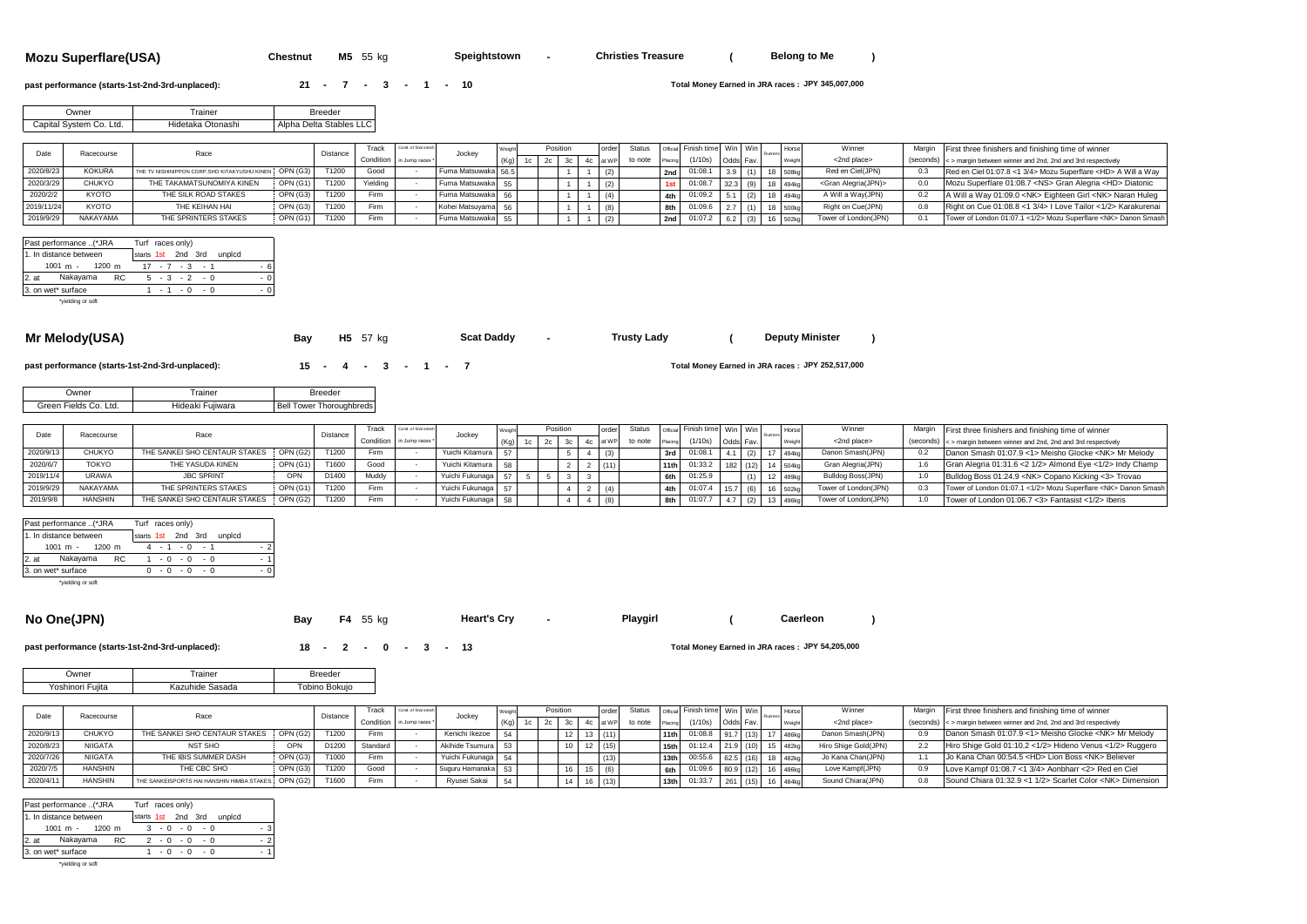**Red en Ciel(JPN) Brown H6** 57 kg **Manhattan Cafe -** Stylelistick (Storm Cat )

**Manhattan Cafe •** 

#### **past performance (starts-1st-2nd-3rd-unplaced): <b>19 - 6 - 2 - 5 - 6**

**JPY 220,675,000**

| )wner                                      | rainer | sreeder          |
|--------------------------------------------|--------|------------------|
| Ltd I<br>Co.<br>Racing<br>Inreak.<br>⊶okyo | Shono  | Farm<br>Northern |

|           | Racecourse     | Race                                                   |          | Distance | rack | Cond, of final stree      | Jocke              |  | Position |  |         |      | die Finish time Win Win |      | Runne    | Winner                           | Margin First three finishers and finishing time of winner                     |
|-----------|----------------|--------------------------------------------------------|----------|----------|------|---------------------------|--------------------|--|----------|--|---------|------|-------------------------|------|----------|----------------------------------|-------------------------------------------------------------------------------|
|           |                |                                                        |          |          |      | Condition in Jump races * |                    |  |          |  | to note |      |                         |      |          | <2nd place>                      | $(s$ econds) $\leq$ > margin between winner and 2nd, 2nd and 3rd respectively |
| 2020/8/23 | <b>KOKURA</b>  | THE TV NISHINIPPON CORP. SHO KITAKYUSHU KINEN OPN (G3) |          | T1200    | Good |                           | Yuichi Fukunaga 57 |  |          |  |         |      | ገ1:07.8                 | 14.9 | 18 478k  | <mozu superflare(usa)=""></mozu> | Red en Ciel 01:07.8 <1 3/4> Mozu Superflare <hd> A Will a Way</hd>            |
|           | <b>HANSHIN</b> | THE CBC SHO                                            | OPN (G3) | T1200    | Good |                           | Yuichi Fukunaga    |  |          |  |         | 3rd  | 01:09.3                 |      | 16 470kg | Love Kampf(JPN)                  | Love Kampf 01:08.7 <1 3/4> Aonbharr <2> Red en Ciel                           |
| 2020/5/16 | <b>TOKYO</b>   | THE KEIO HAI SPRING CUP                                | OPN (G2) | T1400    | Good |                           | Yuichi Fukunaga 56 |  |          |  |         | 11th | 01:20.6                 |      | 13 472kg | Danon Smash(JPN)                 | Danon Smash 01:19.8 <1 1/4> Stelvio <3/4> Groove It                           |
| 2020/2/2  | <b>KYOTO</b>   | THE SILK ROAD STAKES                                   | OPN(G3)  | T1200    | Firm |                           | Shane Foley        |  |          |  |         |      | 01:14.2                 |      | 3 472kg  | A Will a Way(JPN)                | A Will a Way 01:09.0 < NK> Eighteen Girl < NK> Naran Huleg                    |
|           | <b>CHUKYO</b>  | THE CBC SHO                                            | OPN (G3) | T1200    | Sof  |                           | Yuichi Fukunaga 56 |  |          |  |         |      | 91:09.8                 |      |          | <ares barows(jpn)=""></ares>     | Red en Ciel 01:09.8 <nk> Ares Barows <nk> Seiun Kosei</nk></nk>               |

|         | Past performance (*JRA |     | Turf races only)   |     |             |      |        |     |
|---------|------------------------|-----|--------------------|-----|-------------|------|--------|-----|
|         | 1. In distance between |     | starts 1st 2nd 3rd |     |             |      | unpicd |     |
|         | $1001 m - 1200 m$      |     |                    |     | $5 - 3 - 0$ | $-1$ |        | - 1 |
| $2.$ at | Nakayama               | RC. |                    |     | $-0 - 0$    | - 0  |        | - 1 |
|         | 3. on wet* surface     |     |                    | - 1 | $-0$        | - 1  |        | - 1 |
|         | *yielding or soft      |     |                    |     |             |      |        |     |

| ight on Cuel IPN) |  |
|-------------------|--|

**Right on Cue(JPN) Bay H5** 57 kg **Shamardal -** Great Timing ( Raven's Pass ) **Shamardal Great Times** 

**past performance (starts-1st-2nd-3rd-unplaced): <b>16 - 6 - 2 - 1 - 7** 

Owner Trainer Trainer Breeder Godolphin Mitsugu Kon Darley Japan K.K

| Date       | Racecourse      |                            |          | Distance | Track    | Cond. of final strect     |                    |                |  | order | Status  |         | Jofficial Finish time   Win   Win |           |  | Hors | Winner                                      | Margin First three finishers and finishing time of winner            |
|------------|-----------------|----------------------------|----------|----------|----------|---------------------------|--------------------|----------------|--|-------|---------|---------|-----------------------------------|-----------|--|------|---------------------------------------------|----------------------------------------------------------------------|
|            |                 | Race                       |          |          |          | Condition in Jump races * | Jockey             | 1 <sup>c</sup> |  |       | to note | Placing | (1/10s)                           | Odds Fav  |  |      | <2nd place>                                 | (seconds) <> margin between winner and 2nd, 2nd and 3rd respectively |
| 2020/8/3   | SAPPORO         | THE KEENELAND CUP          | OPN (G3) | T1200    | Yielding |                           | Yoshihiro Furukawa |                |  |       |         |         | 2nd 01:10.8                       | $3.5$ (2) |  |      | Eighteen Girl(JPN)                          | Eighteen Girl 01:10.6 <1 1/4> Right on Cue <1/2> Dimension           |
| 2020/8/1   | <b>SAPPORO</b>  | UHB SHO                    | OPN      | T1200    | Firm     |                           | Yoshihiro Furukawa |                |  |       |         |         | 01:08.8                           |           |  |      | <kappatsuhatchi(jpn)></kappatsuhatchi(jpn)> | Right on Cue 01:08.8 <2> Kappatsuhatchi <1/2> Iberis                 |
| 2020/6/    | <b>HAKODATE</b> | THE HAKODATE SPRINT STAKES | OPN (G3) | T1200    | Firm     |                           | Yoshihiro Furukawa |                |  | (6)   |         |         | 01:08.                            |           |  |      | Diatonic(JPN)                               | Diatonic 01:07.5 <2> Daimei Fuji <1/2> Jo Mandheling                 |
| 2019/11/24 | <b>KYOTO</b>    | THE KEIHAN HAI             | OPN (G3) | T1200    | Firm     |                           | Yoshihiro Furukawa |                |  |       |         |         | 01:08.8                           |           |  |      | <i love="" tailor(jpn)=""></i>              | Right on Cue 01:08.8 <1 3/4> I Love Tailor <1/2> Karakurenai         |
| 2019/8/25  | SAPPORO         | THE KEENELAND CUP          | OPN (G3) | T1200    | Good     |                           | Yoshihiro Furukawa |                |  |       |         | 4th     | 01:09.4                           | 42.5 (11) |  | R4AU | Danon Smash(JPN)                            | Danon Smash 01:09.2 <3/4> Tower of London <ns> Linate</ns>           |

| Past performance (*JRA            | Turf races only)             |     |
|-----------------------------------|------------------------------|-----|
| 1. In distance between            | starts 1st 2nd 3rd<br>unpicd |     |
| $1001 \text{ m} - 1200 \text{ m}$ | $-3$ $-2$ $-0$               |     |
| 2. at Nakayama<br>RC              | $1 - 1 - 0 - 0$              | - 0 |
| 3. on wet* surface                | $2 - 1 - 1 - 0$              |     |
|                                   |                              |     |

\*yielding or soft

# **Shonan Anthem(JPN) Gray** H7 57 kg **-** Jungle Pocket - Voladores (Kurofune )

**Jungle Pocket -**

**JPY 145,505,000**

**Kurofune**

**past performance (starts-1st-2nd-3rd-unplaced): <br>
<b>40 - 6 - 9 - 6 - 19** 

Total Money Earned in JRA races: JPY 170,222,000

| <b>Jwner</b>          | rainer            | Breeder         |
|-----------------------|-------------------|-----------------|
| Shonan<br>Ltd.<br>∸Co | Tanaka<br>suyoshi | Morinaga Bokujo |

|           | Racecourse       | Race              |          | Distance | rack     | Cond. of final strech    | Jockey             |      |       |    |      |         |                  | Official Finish time   Win   Win |             |     | Horse             | Winner             | Margin | First three finishers and finishing time of winner                    |
|-----------|------------------|-------------------|----------|----------|----------|--------------------------|--------------------|------|-------|----|------|---------|------------------|----------------------------------|-------------|-----|-------------------|--------------------|--------|-----------------------------------------------------------------------|
|           |                  |                   |          |          |          | Condition in Jump races* |                    | (Ka) | 1 c I |    |      | to note |                  | (1/10s)                          | Odds Fav.   |     |                   | <2nd place>        |        | (seconds) < > margin between winner and 2nd, 2nd and 3rd respectively |
| 2020/8/30 | <b>SAPPORO</b>   | THE KEENELAND CUP | OPN (G3) | T1200    | Yielding |                          | Yukito Ishikawa 56 |      |       | 11 | (12) |         | 12 <sub>th</sub> | 01:12.2                          | (14)        |     | 490kg             | Eighteen Girl(JPN) |        | Eighteen Girl 01:10.6 <1 1/4> Right on Cue <1/2> Dimension            |
| 2020/8/   | SAPPORO          | UHB SHO           | OPN      | T1200    | Firm     |                          | Yukito Ishikawa 55 |      |       |    | (13) |         | 13 <sub>th</sub> | 01:11.0                          | 30.9        |     | 486kg             | Right on Cue(JPN)  |        | Right on Cue 01:08.8 <2> Kappatsuhatchi <1/2> Iberis                  |
| 2020/7/   | <b>FUKUSHIMA</b> | FUKUSHIMA TV OPEN | OPN      | T1200    | Firm     |                          | Hirovuki Uchida 5  |      |       |    | (11) |         | 11th             | 01:09.2                          | <b>1159</b> | (6) | 488kg             | Travesura(JPN)     |        | Travesura 01:08.5 <1 1/4> Predicament <nk> Carvalho</nk>              |
| 2020/7/   | <b>HANSHIN</b>   | THE CBC SHO       | OPN (G3) | T1200    | Good     |                          | Katsuma Sameshima  |      |       |    | (16) |         | 16th             | 01:10.8                          | $96.7$ (14) |     | 488kc             | Love Kampf(JPN)    |        | Love Kampf 01:08.7 <1 3/4> Aonbharr <2> Red en Ciel                   |
|           | CHUKYO           | THE CBC SHO       | OPN (G3) | T1200    | Soft     |                          | Kota Fuijoka       |      |       |    | (12) |         | 12th             | 01:11.5                          |             | (4) | 490 <sub>kg</sub> | Red en Ciel(JPN)   |        | Red en Ciel 01:09.8 <nk> Ares Barows <nk> Seiun Kosei</nk></nk>       |

| Past performance (*JRA | Turf races only)          |
|------------------------|---------------------------|
| 1. In distance between | starts 1st 2nd 3rd unplcd |
| $1001 m - 1200 m$      | - 6<br>$8 - 1 - 0 - 1$    |
| 2. at Nakayama RC      | $12 - 2 - 3 - 3$<br>4     |
| 3. on wet* surface     | $5 - 2 - 0 - 0$<br>- 3    |
|                        |                           |

\*yielding or soft